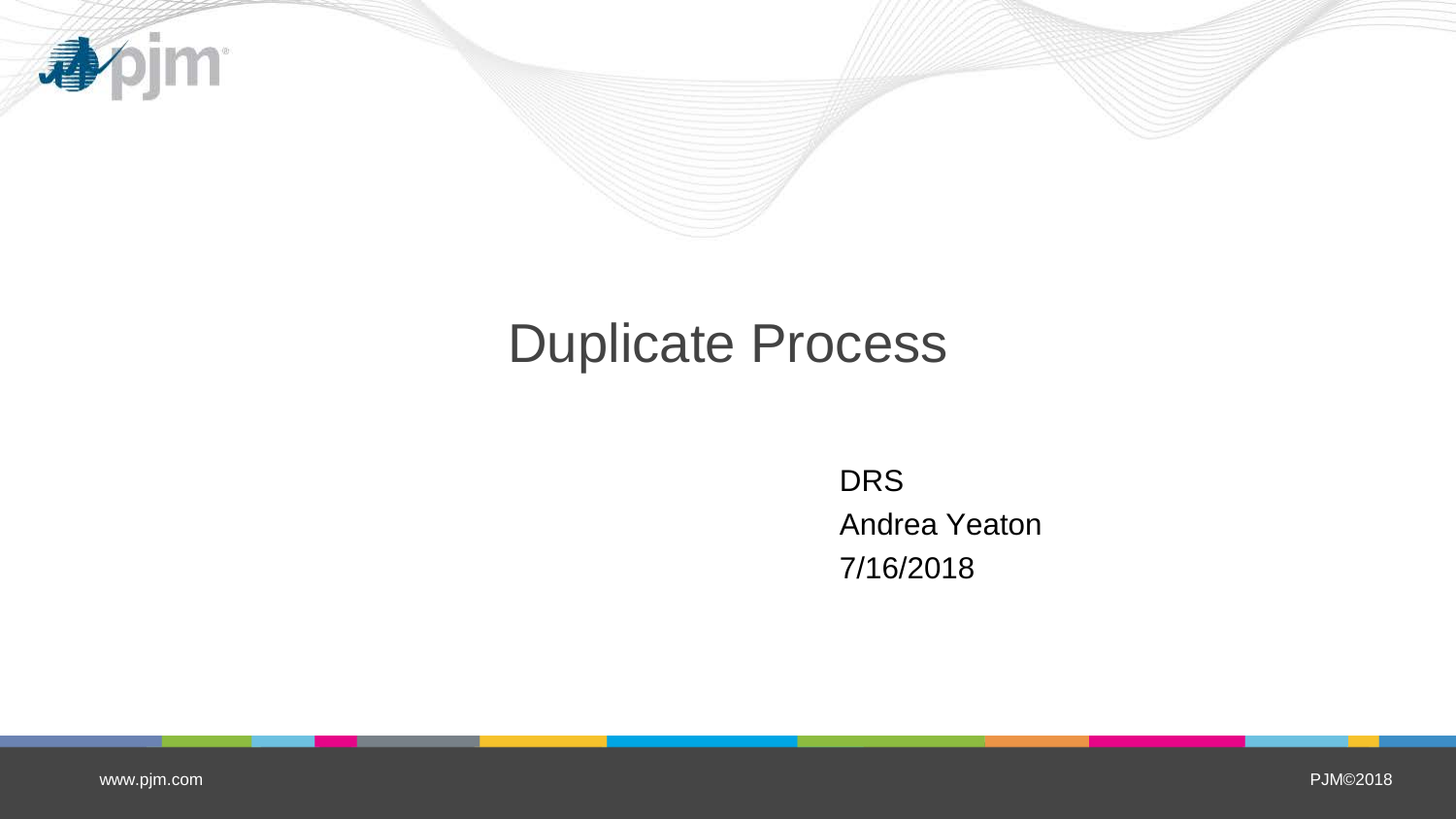

#### 2 Identified Issues

- 1. Registrations are terminated by process once both CSPs affirm.
	- May have eRPM transactions that need to be unwound first ("Completed" checkbox checked)
	- CSP that keeps registration must set up new registration and redo any eRPM transactions
- 2. Difficult for CSP to figure out who other CSP is so they can call and work out.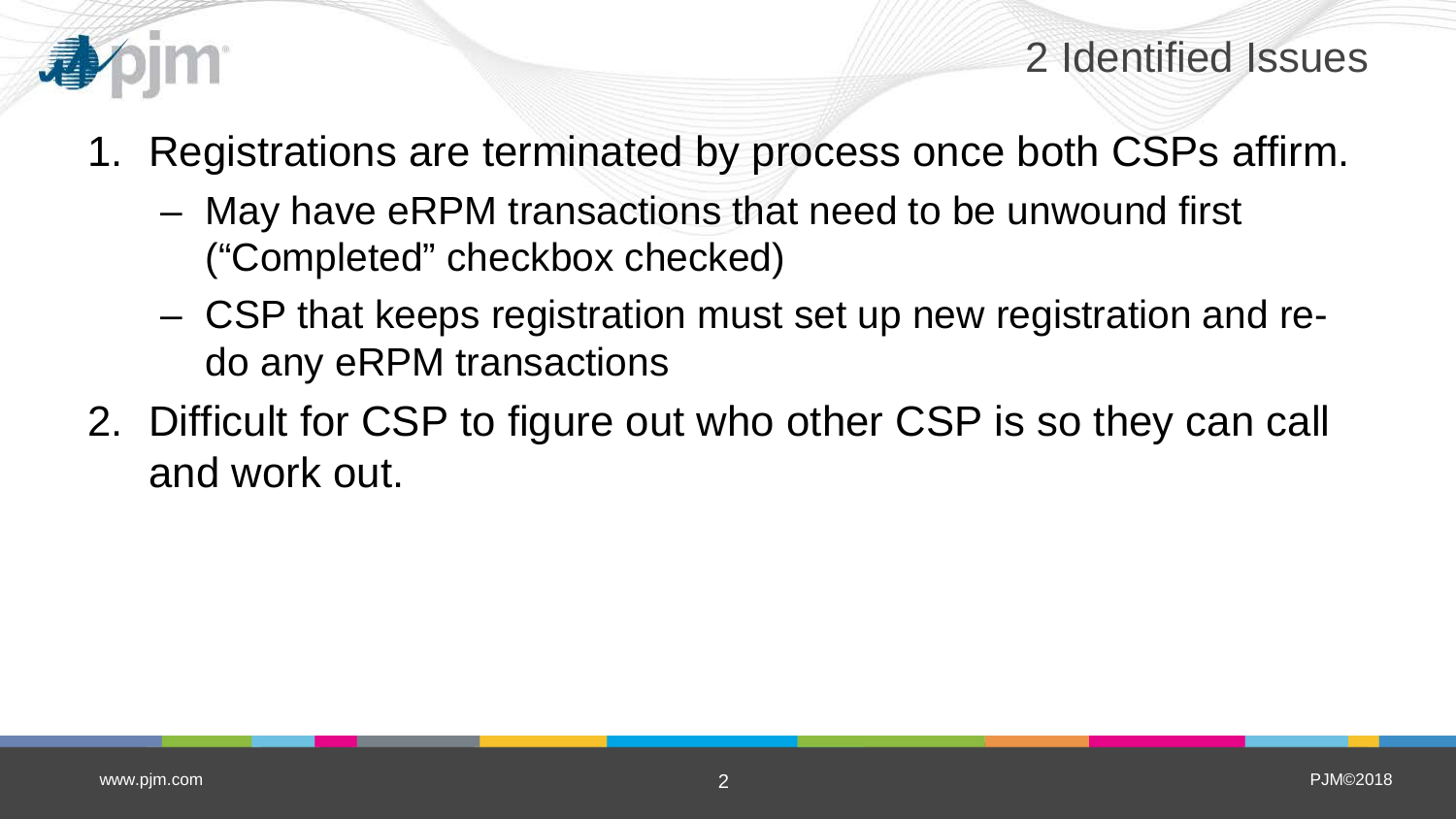

- Issue #1 "Completed" checkbox checked
	- Duplicate Registration Process terminates with "Completed" checkbox checked
		- If both CSPs affirmed, PJM will: contact both CSPs to
			- Contact both CSPs to request contracts, contact end-use customer who determines the CSP
			- Correct CSP's registration will be put back into status prior to duplicate (Pending, Confirmed)
			- Contact Capacity Markets team to unwind any transactions as needed
		- If both CSPs withdrew
			- PJM contacts CSP and Capacity Markets team to unwind any transactions

# Avoids unnecessary eRPM transaction unwinding, No M11 changes needed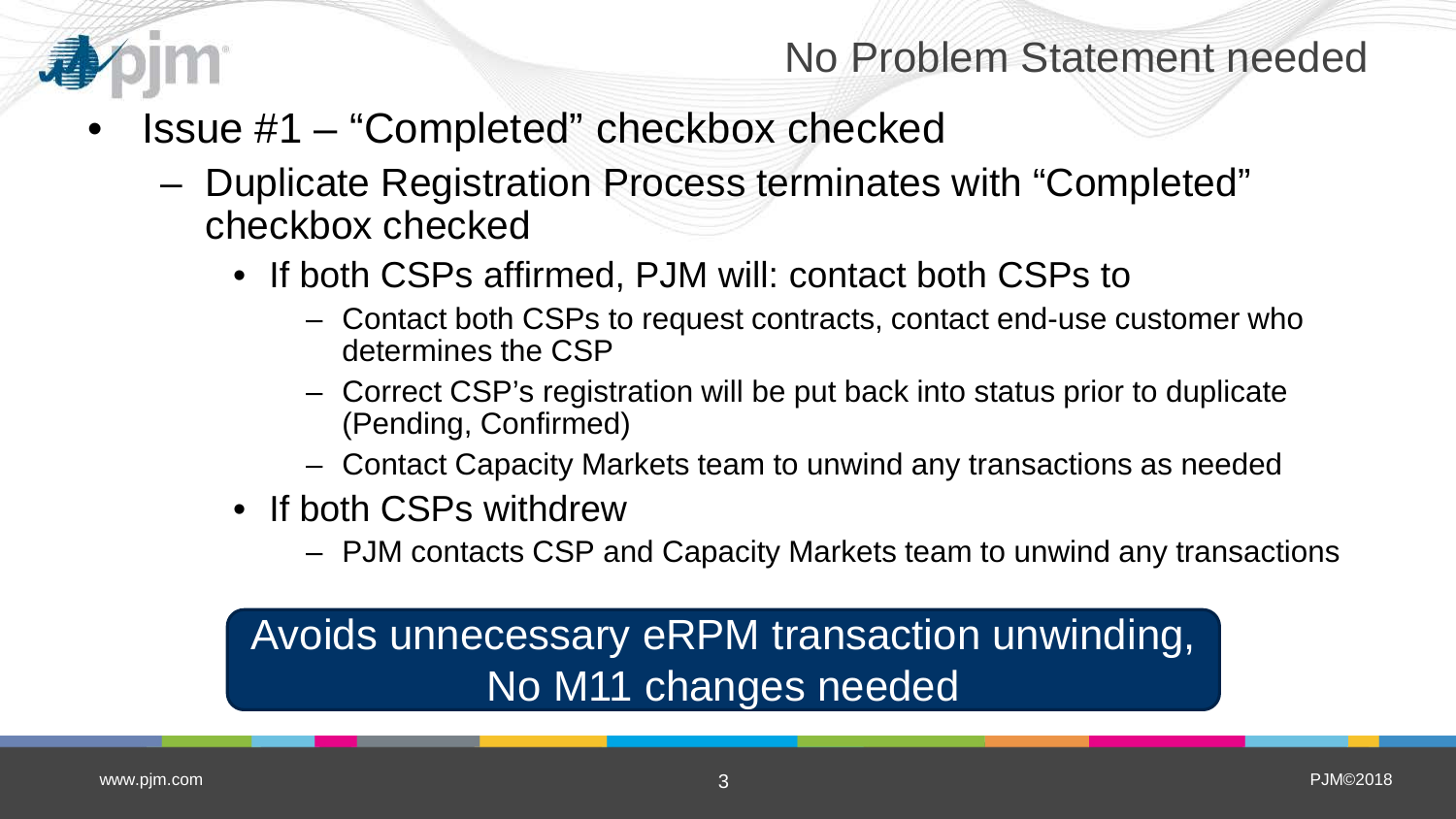

- Add new status "Terminated Duplicate"
	- Differentiate between normal Termination and termination as result of duplicate review process
	- Allow resubmission in this status to avoid extra steps of copying, then re-submitting registration
	- When re-submitted, if any fields were approved by the EDC or LSE previously, they will remain approved

# Avoids unnecessary EDC/LSE reviews, No M11 changes needed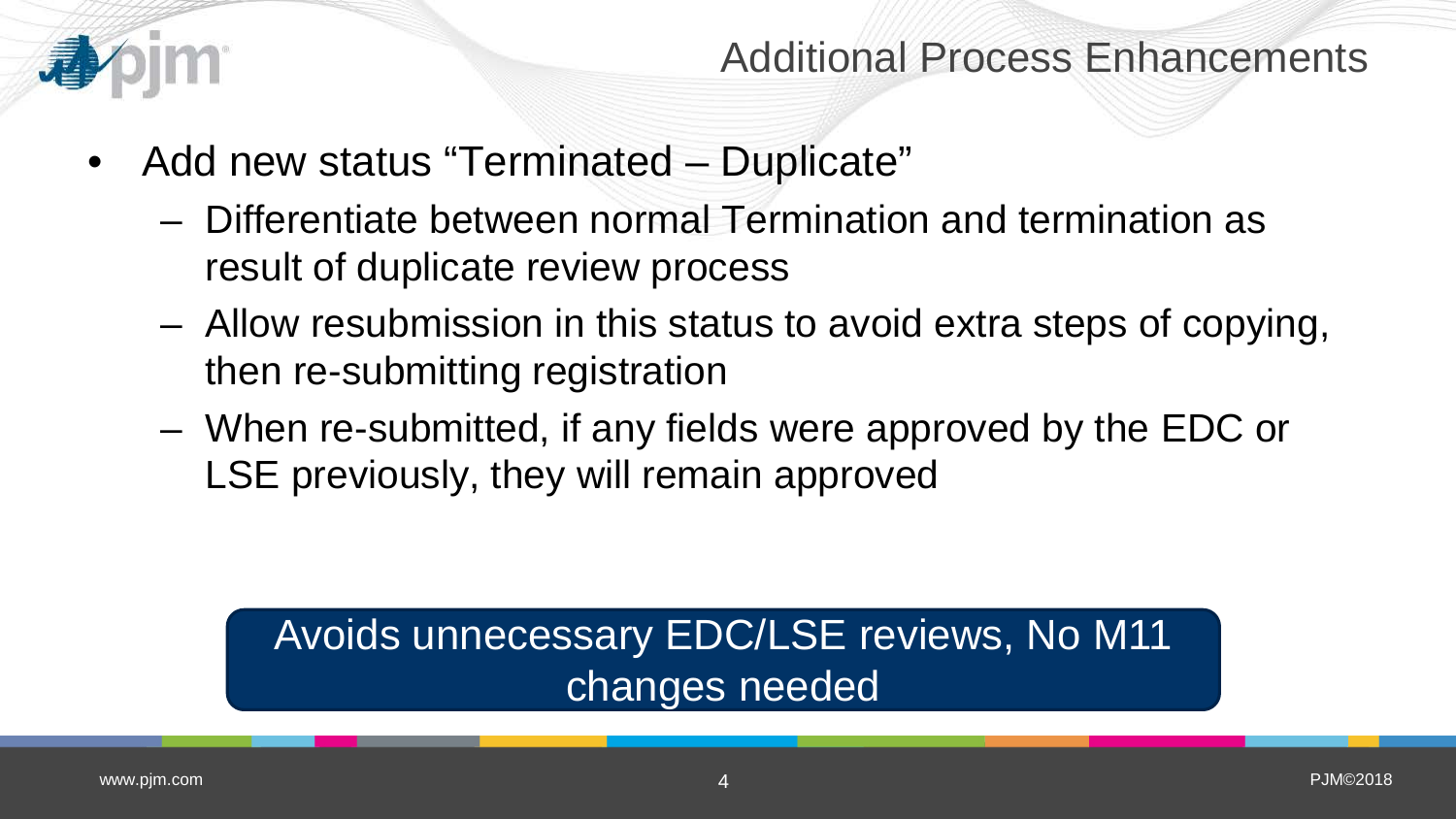

- Issue #1: "Completed" checkbox not checked
	- If both CSPs affirm (i.e. both registrations will terminate), allow X number of days before termination
		- Email both CSPs that X number of days have been added and update Duplicate Task Due Date
		- Allow CSP to change affirm/withdraw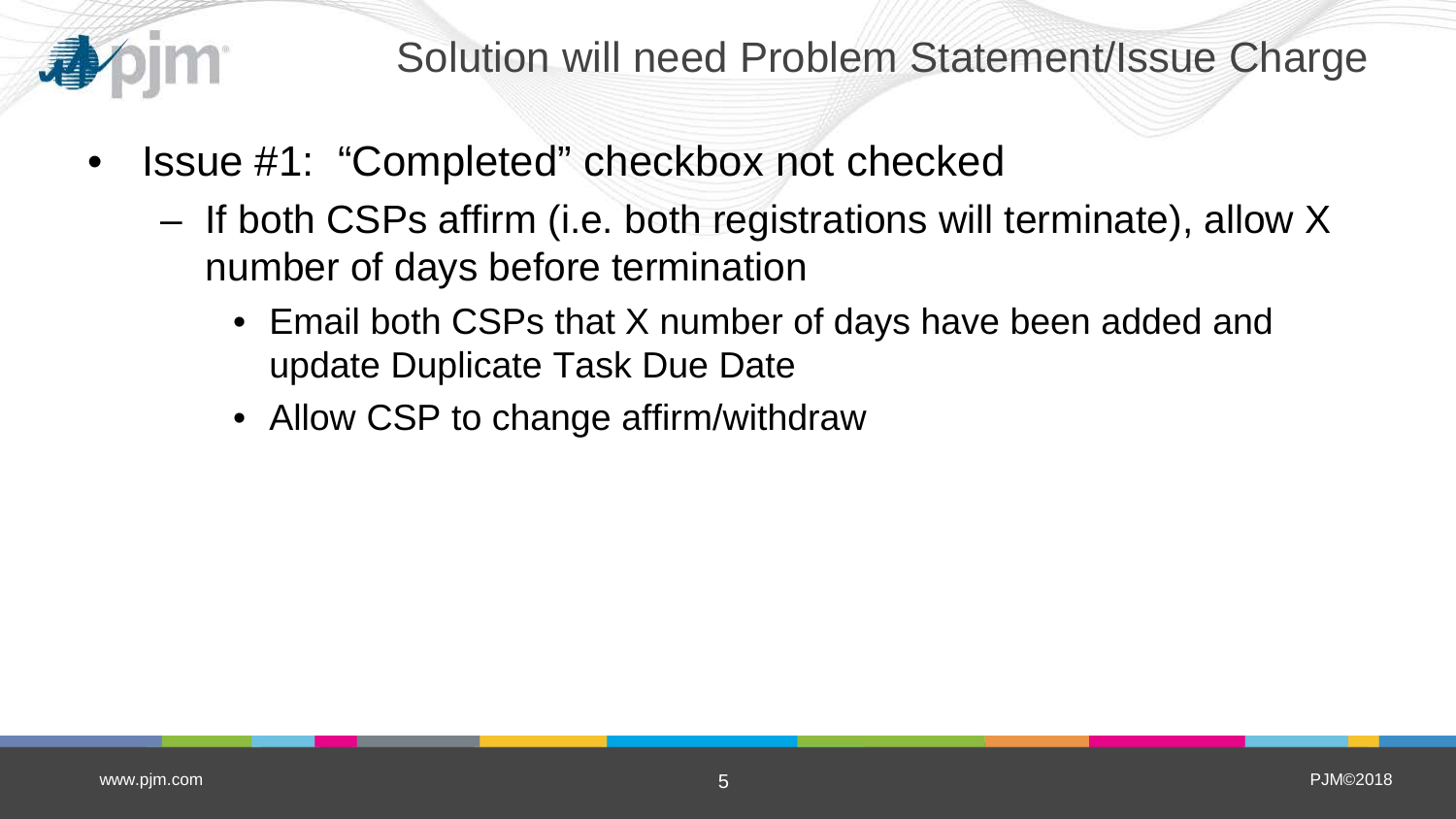# Solution may need Problem Statement/Issue Charge

## • Issue #2

- No Problem Statement needed
	- Add new field at Org/User level to indicate person(s) to contact when registration is in duplicate status
		- Voluntary disclosure of contact information
		- If user is checked to release info, CSP name, email and phone are included on Duplicate Review notification email to other CSP.
- Problem Statement needed
	- Solution that changes the confidentiality of CSP information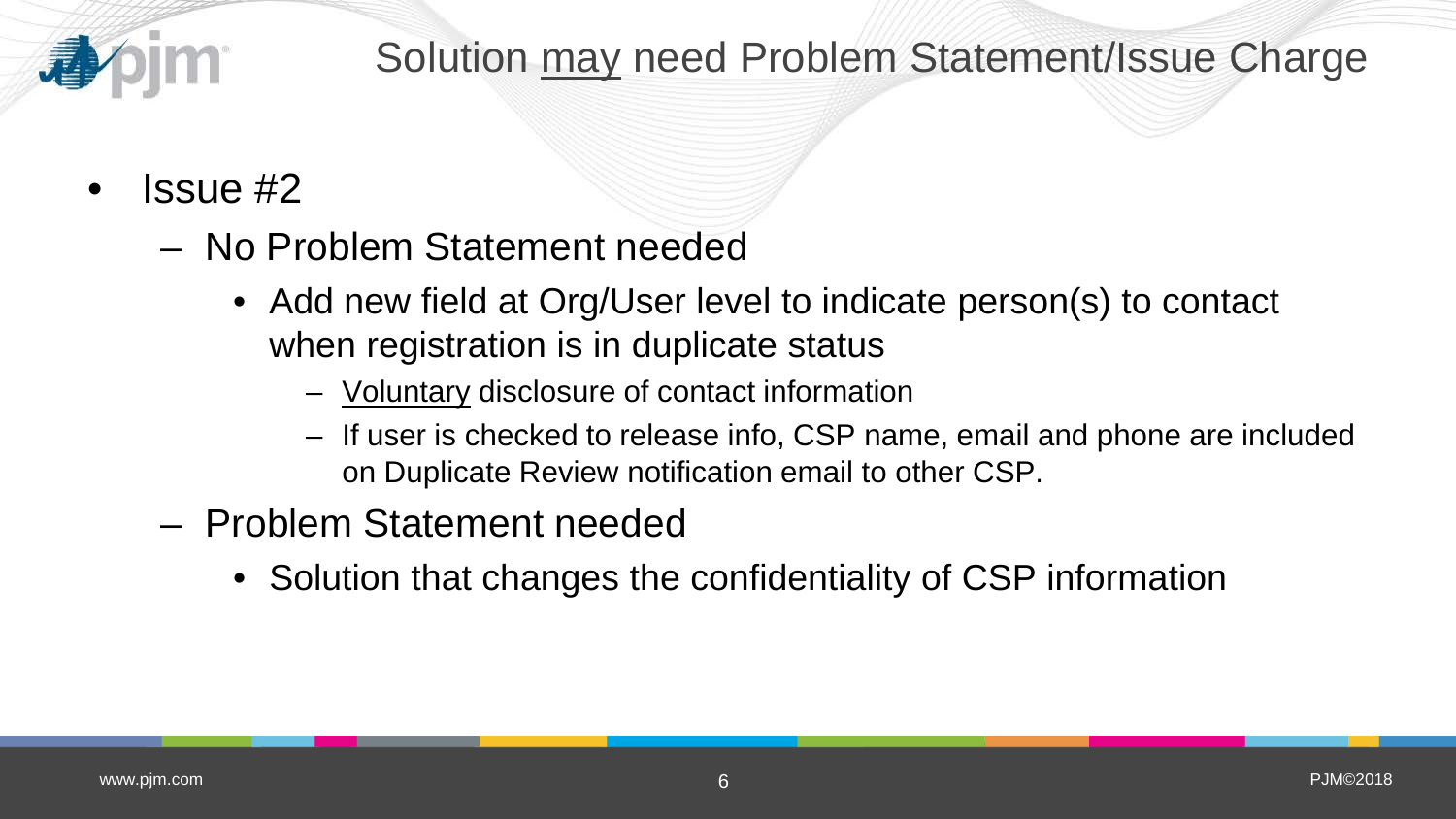### Previous Issue and current M11 language

- [Link](http://pjm.com/committees-and-groups/issue-tracking/issue-tracking-details.aspx?Issue=%7BDEEBDDBC-BCE4-405F-9141-5DD75DBE56CB%7D) to Issue Tracking Problem Statement back in 2012/2013
- M11, page 127

Demand resources may switch CSPs. The CSP registering the switching Demand resource shall provide PJM with the registration information of the resource. Registrations may only be submitted when there is an effective contract with the customer for the term and product on the registration. CSP will check their records to ensure they have an effective contract to support the registration and contact customer as appropriate before they submit the registration. PJM will treat the switching as a new registration. If the current registration is a full emergency or full Pre-Emergency registration and the Delivery Year has begun, the new registration will be denied. Both new and current CSPs will be notified by PJM of the switch and will be given 5 business days to affirm they have a valid contract with the end-use customer for the term and product as included on their registration and notify PJM through the appropriate system that the customer has affirmed the contract. After 5 business days, if only one CSP has affirmed their registration in the appropriate PJM system, that CSP's registration will continue and the other registration will be terminated as soon as possible. If both CSPs have affirmed their registration, both registrations will be terminated as soon as possible. In order to accommodate day-ahead load response the switch or termination will become effective at 0001of the third business day after the previous registration is terminated or deemed terminated by PJM. The previous registration will remain active for the sole purpose of settlement of load reductions that occurred before the switch became effective.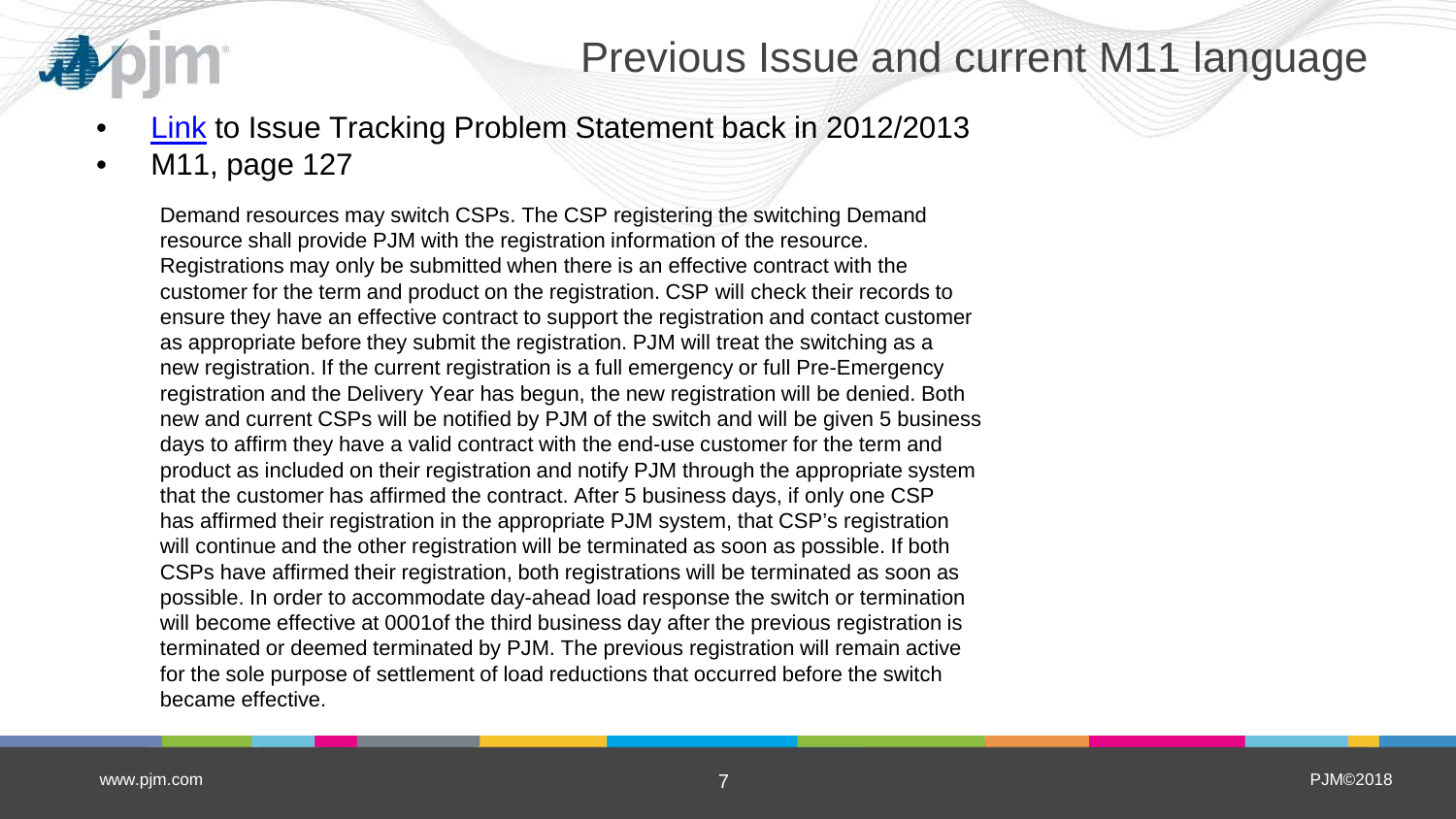



# Appendix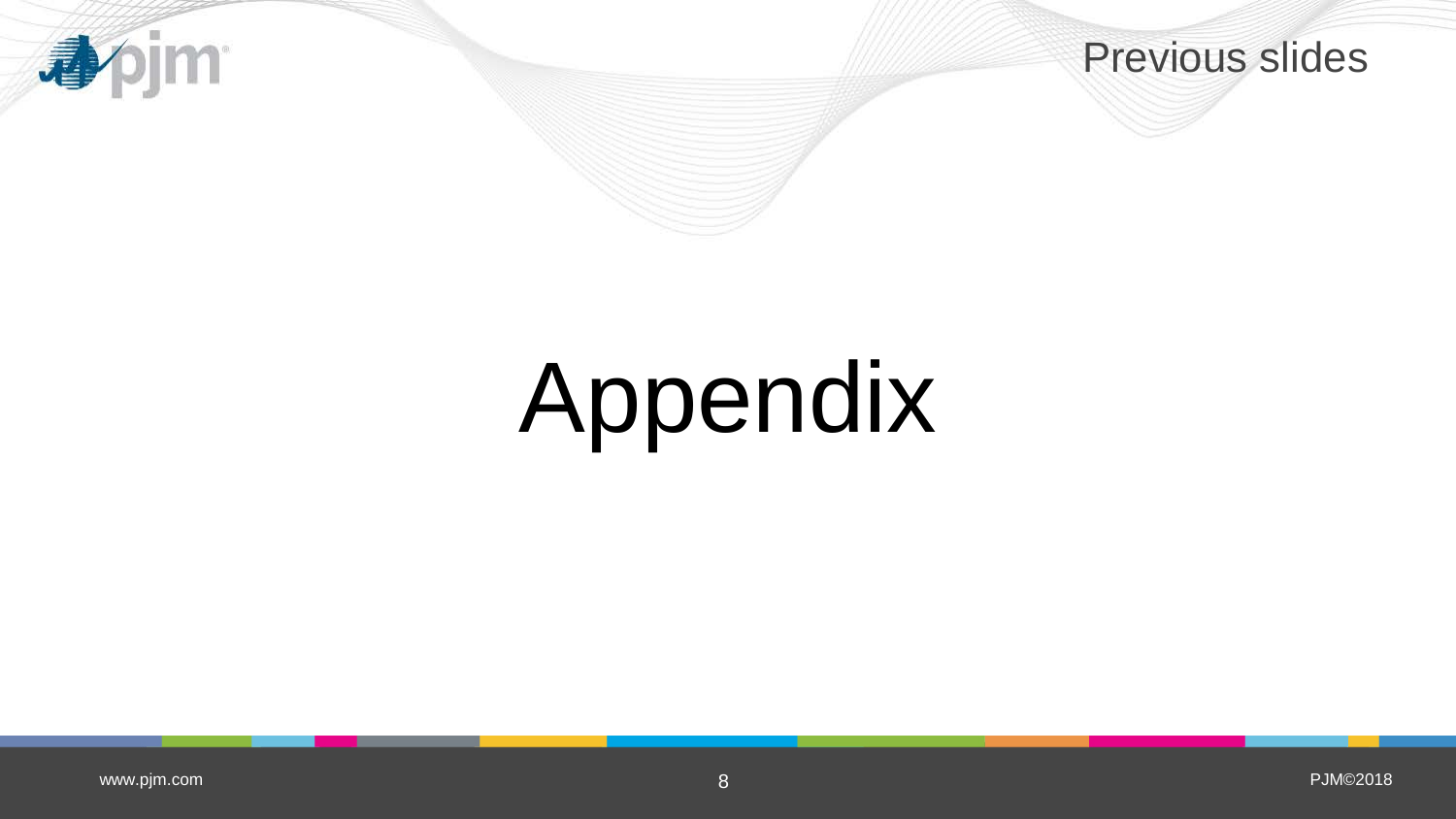

1/2/2018 through 5/31/2018 Duplicates

- 93 unique customers involved in duplicate process
- Number of times a customer went through duplicate process:

| <b>Number of times in</b><br><b>Duplicate Reviews</b> | Number of<br><b>Customers</b> |
|-------------------------------------------------------|-------------------------------|
|                                                       | 75                            |
| $\mathcal{P}$                                         | 11                            |
| 3                                                     | 6                             |
|                                                       |                               |

- Registrations confirmed for year: 13,433. with 0.69% involved in duplicate review process
- PJM involved in duplicate process– 11 customers (11.8% of duplicates)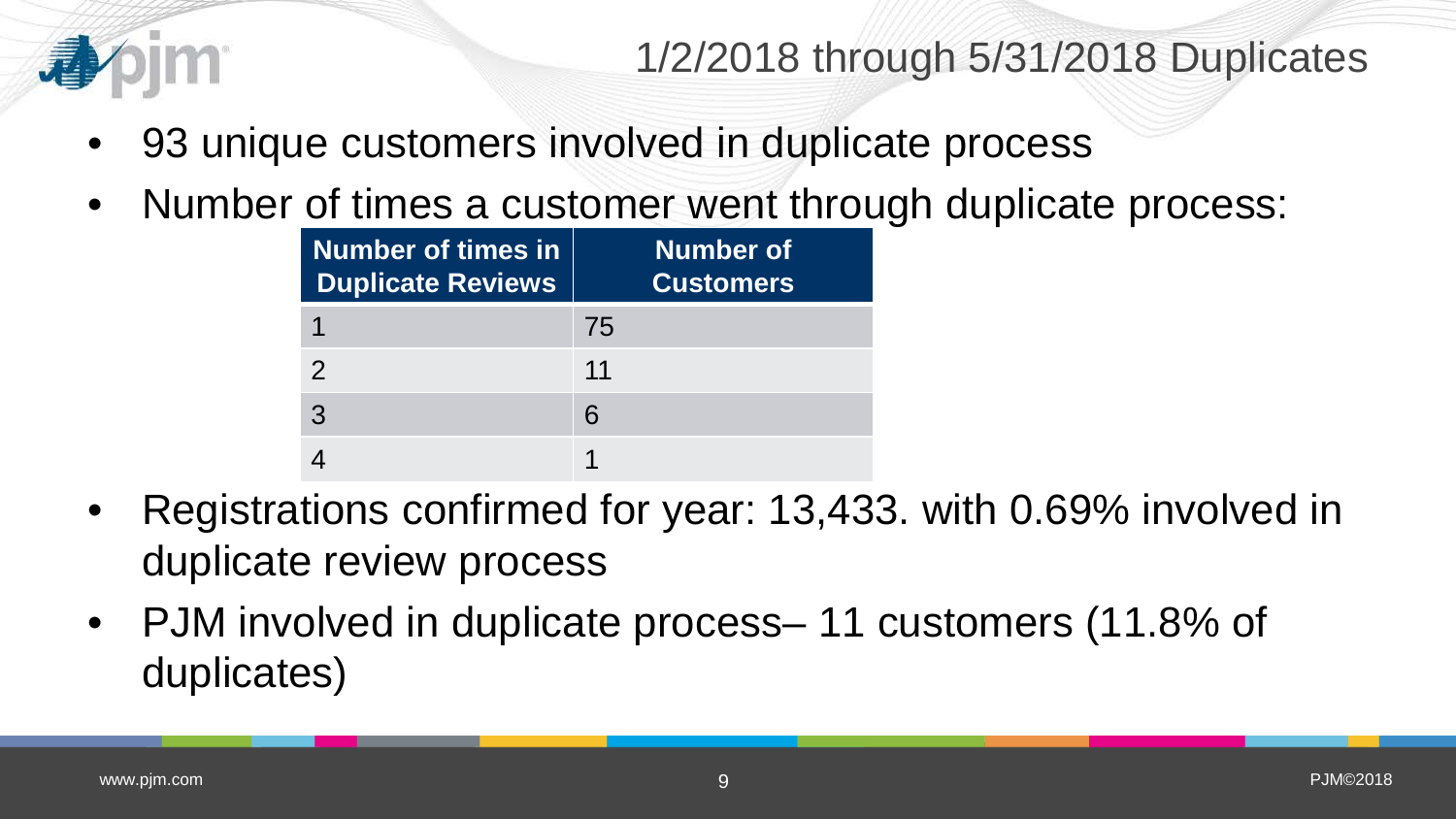

### Number of Duplicates Submitted by Week

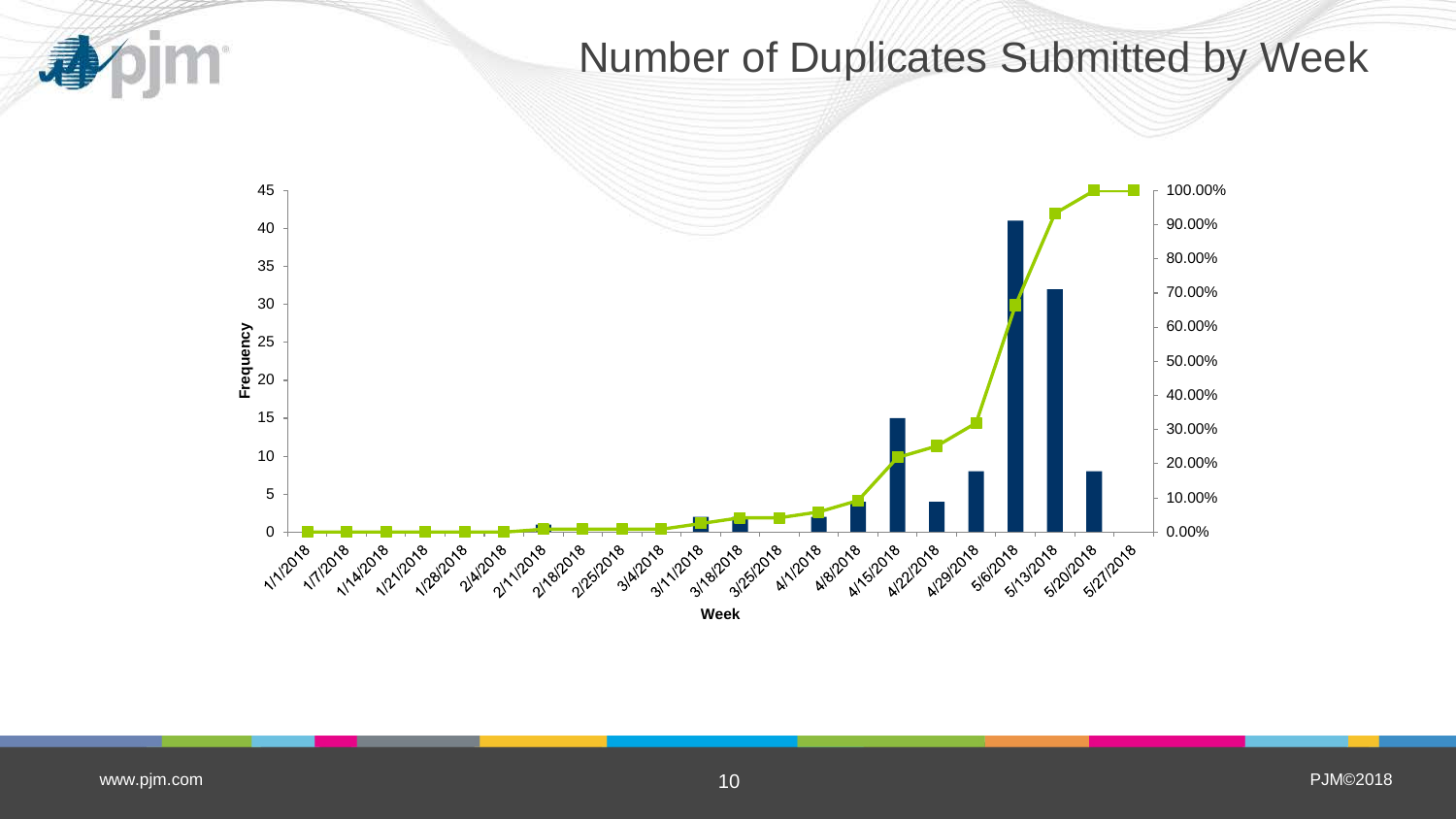

#### PJM Observations

- CSP duplicate registration escalated to PJM to resolve:
	- All CSPs produced signed contracts immediately
	- Most customers "forgot" they had signed multi-year contract more than 1 year ago
	- Most needed time to consult with both CSPs and attorneys
	- All customers were aware that they had 2 CSPs